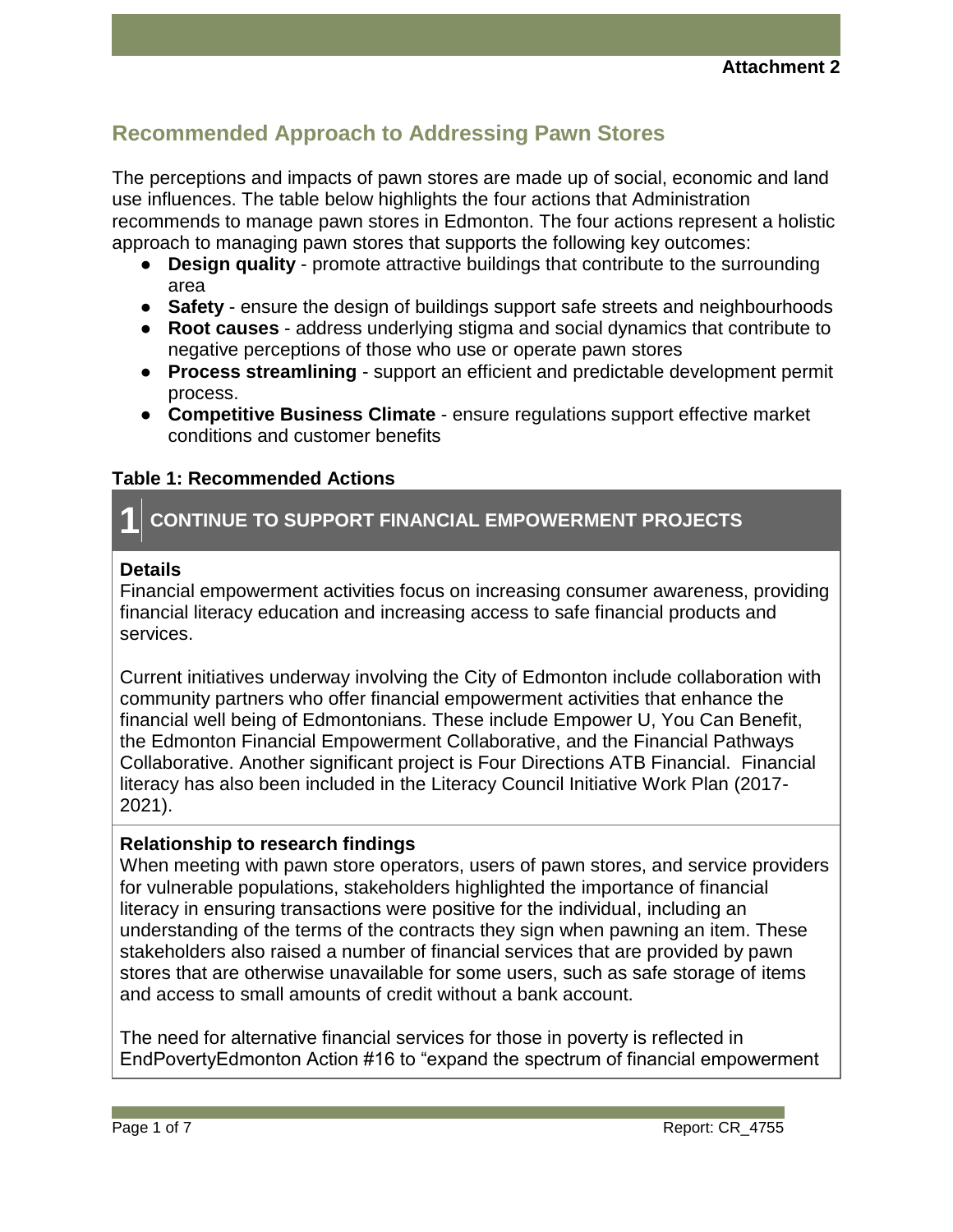initiatives that includes developing a benefit navigator tool, identifying alternatives to PayDay Lending and enhancing the capacity of Empower U to provide financial literacy, savings and asset building."

# **Outcome addressed: Root Causes**

Financial empowerment activities represent an evidence based approach to enhancing financial stability and well-being, and supporting Edmontonians to make informed choices. This approach would help to address the root causes of why some users must turn to pawn stores, and would provide alternative options for vulnerable populations to access financial services.

# **2 REPORT BAD OPERATORS DEVELOP AN IMPROVED METHOD FOR USERS OF PAWN STORES TO**

#### **Details**

Administration can create an easy to understand reporting process for pawn stores, which would allow users to identify instances where pawn stores are not operating as they should be. Part of this action would be creating an improved internal process for complaints that has centralized tracking. Administration could then use the complaint feedback to inform bylaw enforcement investigations and Business Licence reviews to identify where business licence requirements are not being met.

# **Relationship to research findings**

Edmonton Police Services has existing mechanisms to register complaints with the City for any pawn store operators that are not following proper practice, however members of the public were uncertain of how to register complaints. Administration heard from those who use pawn stores that there was little recourse for them if the pawn store had taken advantage of them in some way that was in contravention of existing bylaws.

#### **Outcomes addressed: Safety and Root Causes**

Consistent complaints could result in investigation by the City's business licence team and bylaw enforcement and may lead to conditions being placed on individual businesses or revoking of a Business Licence. This could help reduce instances of bad operators. This approach would encourage safer pawn store operations and help to reduce negative stigma associated with pawn stores that may result from a minority of bad operators.

# **3 MAINTAIN AND STRENGTHEN INITIATIVES TO INCREASE DESIGN QUALITY IN MAIN STREET AREAS**

#### **Details**

The Main Streets Overlay was introduced to Zoning Bylaw 12800 in 2017. This Overlay added a range of design regulations focused on creating vibrant and pedestrian oriented commercial shopping streets. It also includes Crime Prevention Through Environmental Design requirements to promote safe streets.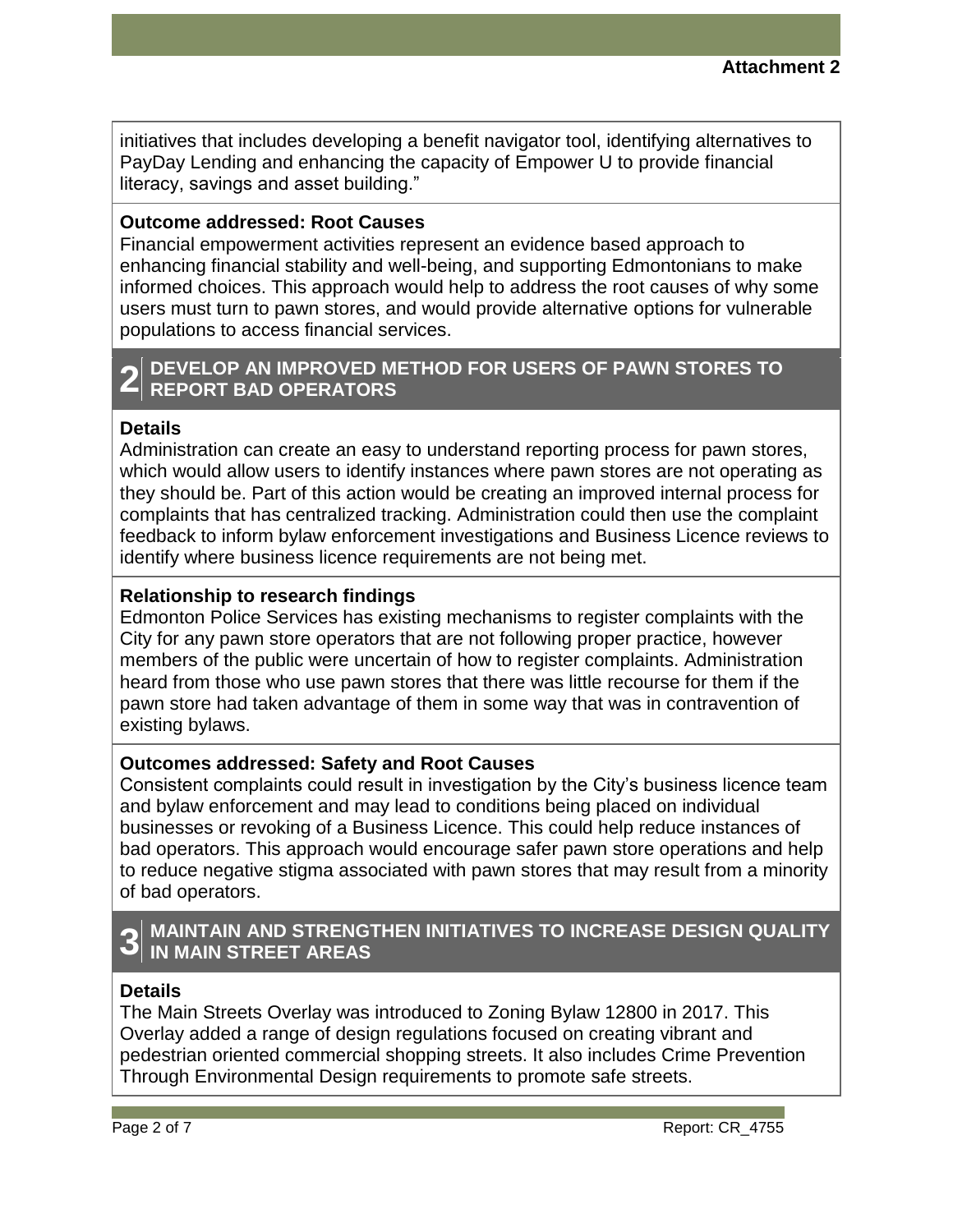The City of Edmonton offers a matching grant for businesses investing in their properties through the Façade Improvement Program. This program creates a financial incentive for businesses to improve the appearance of their buildings.

# **Relationship to research findings**

Planning theory has highlighted the importance of well-maintained and attractive buildings in creating welcoming urban spaces, and the importance of design in reducing opportunities for crime and increasing feelings of safety. Research also highlighted the importance of the appearance of main streets to feelings of safety and desire to visit an area.

# **Outcomes addressed: Safety and Design Quality**

All new buildings along Edmonton's main streets, including pawn stores, will be required to be a higher design standard, and grants from the City can encourage investment in existing building to improve appearance. Pawn stores in all locations of the City will be required to consider safety considerations in the built environment.

#### **4 AMEND ZONING BYLAW 12800 TO REMOVE REFERENCES TO PAWN STORES**

#### **Details**

Administration recommends the following amendments to Zoning Bylaw 12800:

- Remove pawn stores and secondhand stores as a use class in the list of uses and in all applicable zones
- Permit pawn stores and secondhand stores under the General Retail Stores use
- Remove the pawn stores and second hand stores overlay so that notification requirements are the same for these businesses as other uses in the General Retail Stores and Professional, Financial and Offices Support Services categories

As General Retail Stores, pawn stores would generally be permitted uses in standard commercial zones and some special area zones with commercial uses.

The following existing regulations in Zoning Bylaw 12800 would still apply to pawn stores to address design and safety:

- Pawn stores located within Business Improvement Areas would continue to be subject to the design and Crime Prevention Through Environmental Design regulations of the Main Streets Overlay, which promotes high quality and safe design
- Section 58 allows Development Officers to request a Crime Prevention Through Environmental Design assessment where deemed appropriate, which could include any pawn stores not located in a Business Improvement Area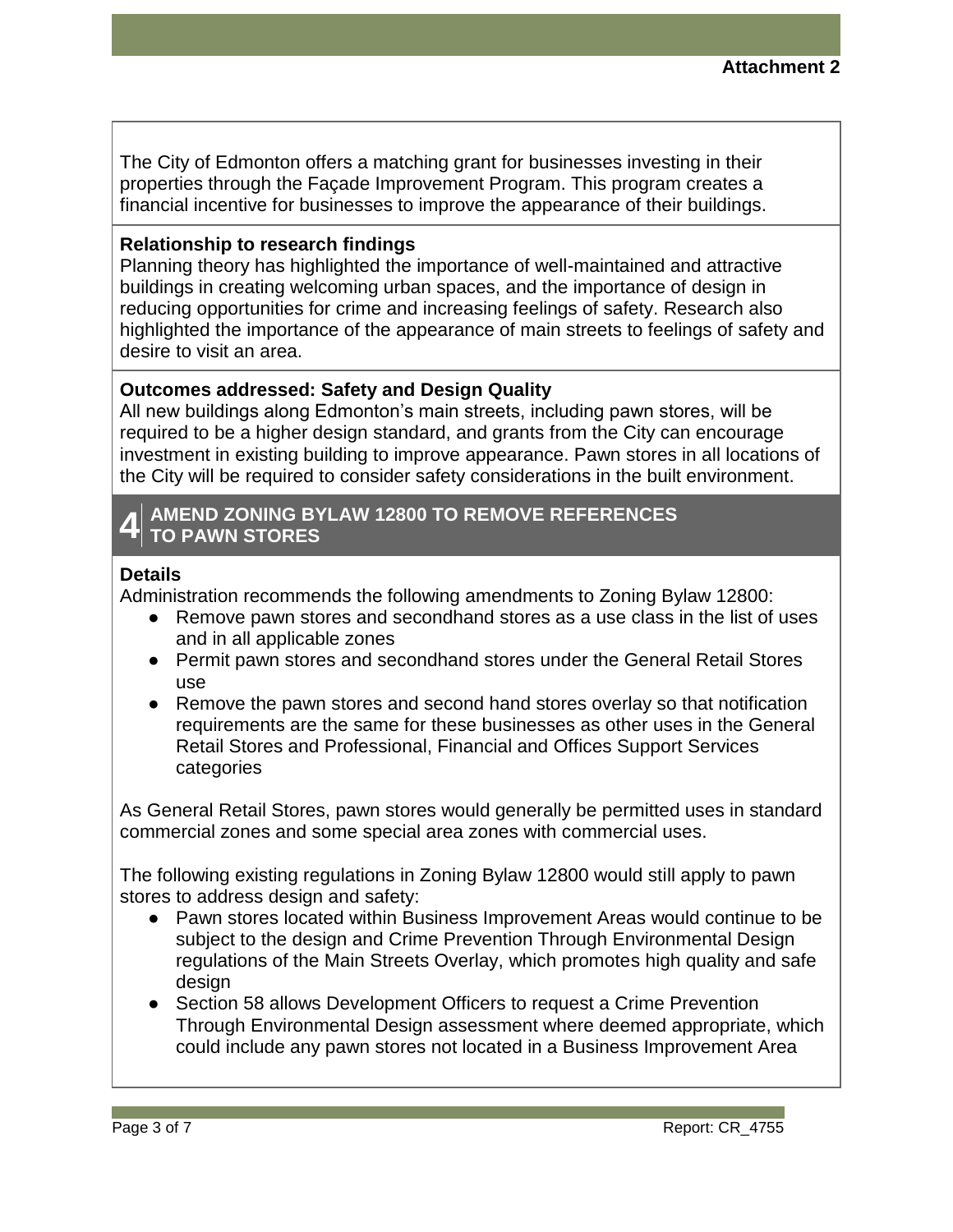All pawn stores would continue to be subject to the Business Licence requirements related to user identification requirements, registration of users and goods, and inventory management provisions which help to mitigate risks associated with stolen goods.

# **Relationship to research findings**

Defining pawn stores separately from other similar uses, such as retail stores or financial services, can lead to reinforcing perceptions that pawn stores are associated with unsavory activities as highlighted in the academic research and survey findings.

In reviewing recent development permit data, Administration does not anticipate a significant increase in the number of pawn stores. Furthermore, the additional locational opportunities for pawn stores may serve to reduce clustering by providing more location options for applicants looking to open a new pawn store.

#### **Outcomes addressed: Root Causes and Process Streamlining**

Removing the distinction between pawn stores and other similar uses in Zoning Bylaw 12800 would serve to reduce stigmas associated with pawn stores and recognize the service they provide to a range of users.

Including pawn stores under General Retail Stores would simplify the development permit process, helping to streamline the process for all applicants. The proposed approach is aligned with the intended outcome of the Zoning Bylaw Renewal project, which looks to provide a more user friendly bylaw with clear and enforceable regulations.

# **Implications of proposed Zoning Bylaw Amendments**

The recommended amendments to Zoning Bylaw 12800 are highlighted in Table 2 below. In addition to the commentary above, the proposed amendments would have the following implications for the issuance of future development permits:

- Any pawn stores applications where General Retail Stores were discretionary uses, or the application had any variances to the regulations of Zoning Bylaw 12800, would continue to result in notifications being sent to surrounding property owners, Community Leagues, and Business Improvement Areas.
- Existing Direct Control provisions with General Retail Stores as a listed use that were passed since 2012 would not be able to have pawn stores or secondhand stores unless specifically listed.
- The use for secondhand stores would need to be deleted as this use would also no longer be distinguishable from general retail stores. The only distinction between general retail and secondhand stores relates to the sale of used goods. Removing this use class along with pawn stores would be consistent with the findings that there are limited identifiable land use impacts between the retail sale of second hand versus new goods.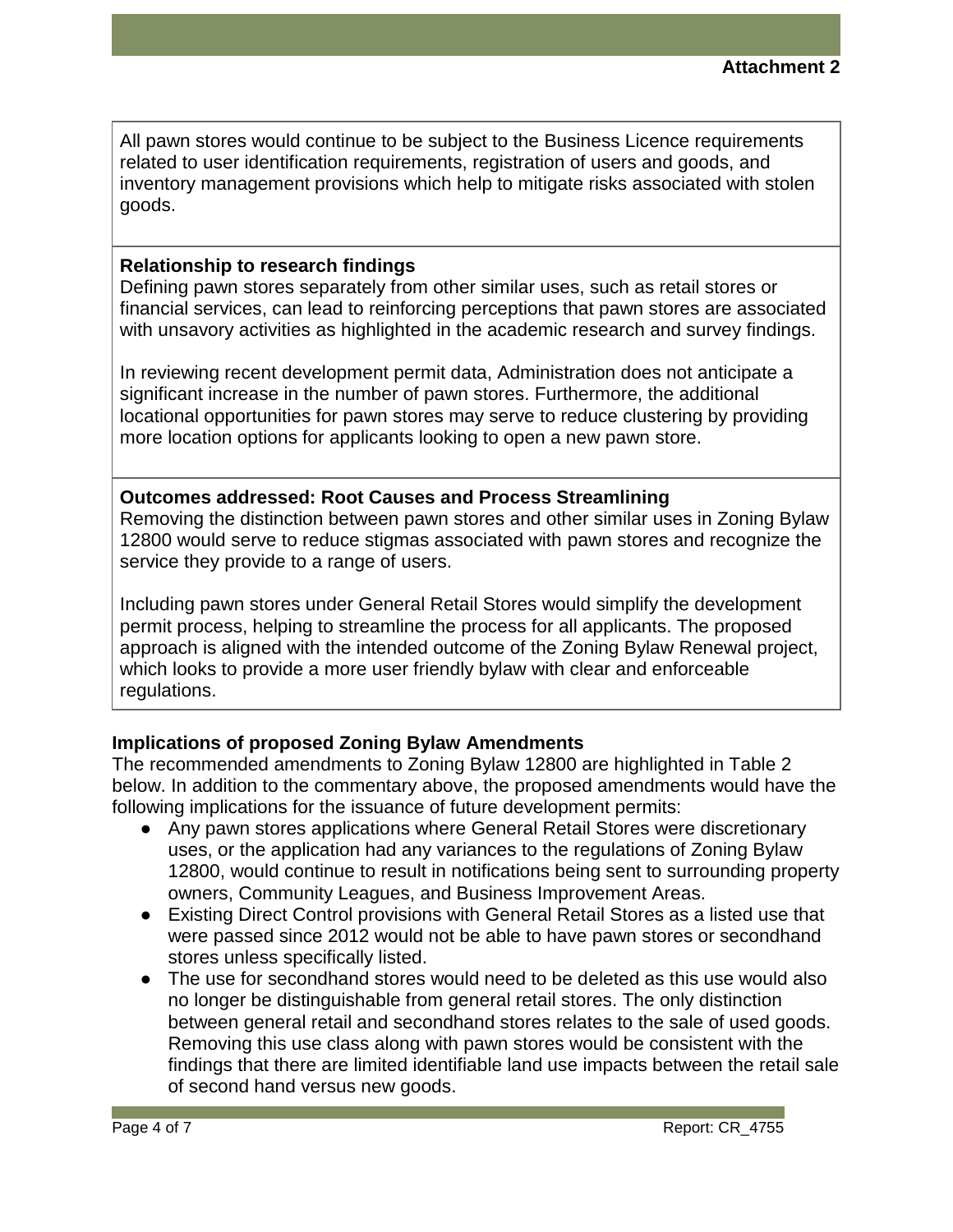Alternative approaches to amending Zoning Bylaw 12800 are discussed in Attachment 3 - Alternative Amendments to Zoning Bylaw 12800.

# **Table 2: Mark-up of Proposed Text Amendments to Support Recommended Approach to Pawn Stores**

The following tables highlight the recommended amendments to Zoning Bylaw 12800, written with the following format:

Black Font Existing Text in Zoning Bylaw 12800 *Strikethrough:* Proposed deletion from Zoning Bylaw 12800 Underline: Proposed addition to Zoning Bylaw 12800

| 7.4(24) General Retail Stores means development used for the<br>retail or consignment sale of new or used goods or merchandise<br>within an enclosed building, not including the sale of gasoline,<br>heavy agricultural and industrial equipment, alcoholic beverages, or<br>goods sold wholesale. This Uses includes Pawn Stores and<br>secondhand stores. Accessory Uses may include the assembly or<br>repair of products sold on Site, or minor public services such as<br>postal services or pharmacies. This Use does not include the sale<br>of construction and industrial equipment and does not include<br>Aircraft Sales/Rentals, Automotive and Minor Recreation Vehicle<br>Sales/Rentals, Cannabis Retail Sales, Flea Market, Gas Bars,<br>Greenhouses, Plant Nurseries and Garden Centres, Pawn Stores,<br>Major Alcohol Sales, Minor Alcohol Sales, Major Service Stations,<br>Minor Service Stations, Secondhand Stores, and Warehouse Sales. | Updating the general<br>retail stores use to<br>capture pawn store and<br>secondhand stores. As<br>highlighted, the only<br>current distinction<br>between General Retail<br>and pawn store and<br>secondhand stores is<br>the sale of used goods. |
|----------------------------------------------------------------------------------------------------------------------------------------------------------------------------------------------------------------------------------------------------------------------------------------------------------------------------------------------------------------------------------------------------------------------------------------------------------------------------------------------------------------------------------------------------------------------------------------------------------------------------------------------------------------------------------------------------------------------------------------------------------------------------------------------------------------------------------------------------------------------------------------------------------------------------------------------------------------|----------------------------------------------------------------------------------------------------------------------------------------------------------------------------------------------------------------------------------------------------|
| 7.4(42) Pawn Stores means development used to provide<br>secured loans in exchange for goods offered as collateral,<br>including the sale of such goods. This Use may also include the<br>minor repair of goods sold on-Site. Typical Uses include the resale<br>of clothing, jewelry, stereos, household goods and musical<br>instruments in pawn. This Use does not include the sale of used<br>vehicles, recreation craft or construction and industrial equipment,<br>and does not include Flea Markets or Secondhand Stores.                                                                                                                                                                                                                                                                                                                                                                                                                              | Pawn stores would no<br>longer be a separate<br>use and would instead<br>be covered under<br><b>General Retail Stores</b><br>and Professional<br><b>Financial and Office</b><br>Support Services.                                                  |
| 7(48) Secondhand Stores means development used for the retail<br>or consignment sale of secondhand personal or household goods,<br>including the minor repair of goods sold on-Site. Typical Uses<br>include clothing, jewelry, book and antique stores. This Use does<br>not include the sale of used vehicles, recreation craft or<br>construction and industrial equipment, and does not include Flea<br><b>Markets or Pawn Stores.</b>                                                                                                                                                                                                                                                                                                                                                                                                                                                                                                                     | Secondhand stores<br>would no longer be a<br>separate use and would<br>instead be covered<br>under General Retail<br>Stores.                                                                                                                       |
| <b>Remove Pawn Stores and Secondhand Stores from the following</b><br>zones:                                                                                                                                                                                                                                                                                                                                                                                                                                                                                                                                                                                                                                                                                                                                                                                                                                                                                   | Removed from zones<br>as pawn stores and<br>secondhand stores                                                                                                                                                                                      |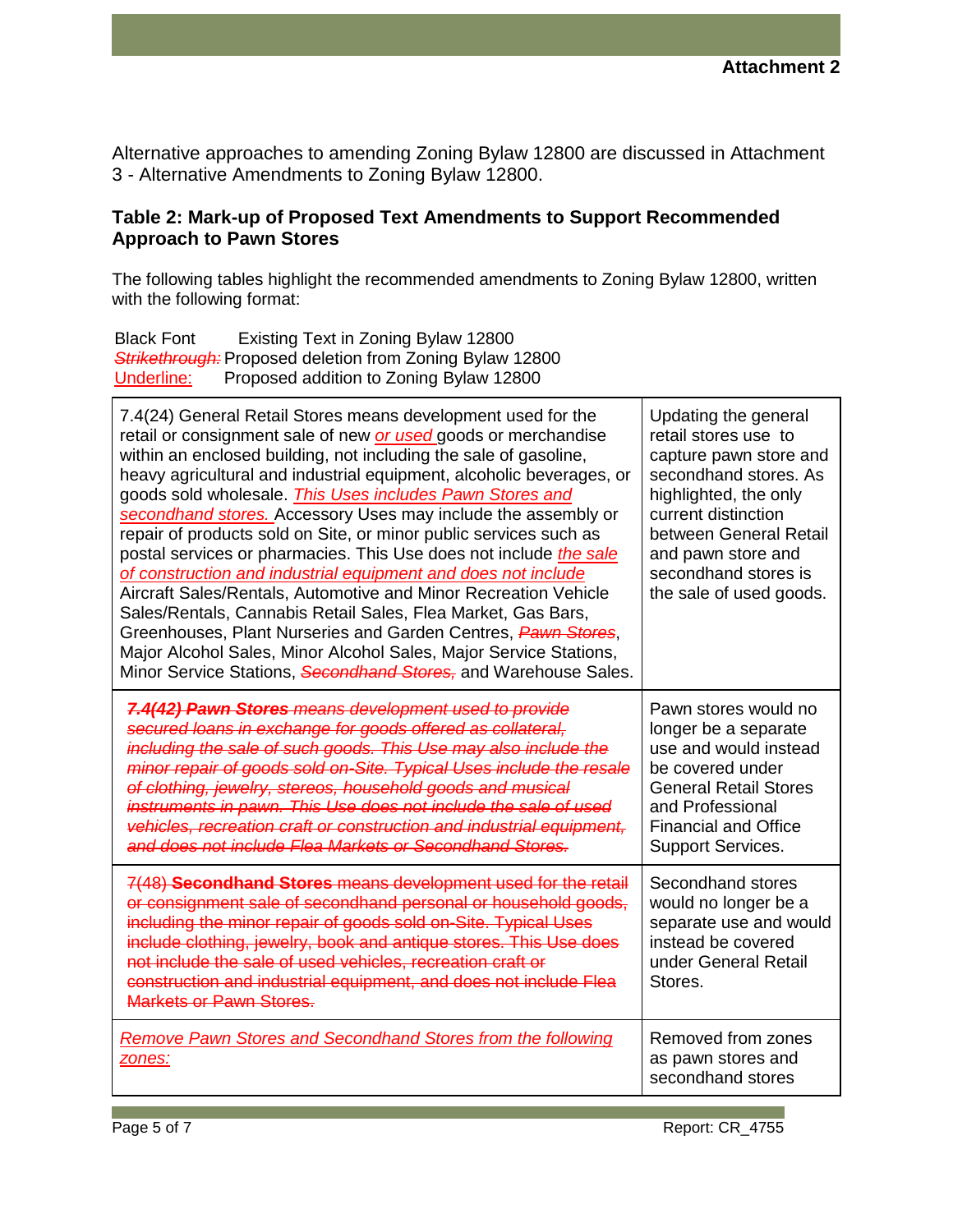| 910.12 (AED) - Arena & Entertainment District Zone<br>310 (CNC) Neighbourhood Convenience Commercial Zone<br>320 (CSC) Shopping Centre Zone<br>330 (CB1) Low Intensity Business Zone<br>340 (CB2) General Business Zone<br>370 (CB3) Commercial Mixed Business Zone<br>910.11 (UW) - URBAN WAREHOUSE ZONE<br>910.5 (CCA) Core Commercial Arts Zone<br>910.10 (RMU) Residential Mixed Use Zone<br>910.6 (CMU) Commercial Mixed Use Zone<br>910.7 (HA) Heritage Area Zone<br>910.9 (JAMSC) Jasper Avenue Main Street Commercial<br>Zone<br>920.10 (TMU) Terwillegar Mixed Use Zone<br>940.6 (GVC) Griesbach Village Centre Zone<br>960.5 (CSCa)Ambleside Shopping Centre Zone<br>997.9 (BLMR) Blatchford Low to Medium Rise Residential<br><u>Zone</u> | would not longer be<br>listed uses.                                                                                                                                                   |
|------------------------------------------------------------------------------------------------------------------------------------------------------------------------------------------------------------------------------------------------------------------------------------------------------------------------------------------------------------------------------------------------------------------------------------------------------------------------------------------------------------------------------------------------------------------------------------------------------------------------------------------------------------------------------------------------------------------------------------------------------|---------------------------------------------------------------------------------------------------------------------------------------------------------------------------------------|
| 818 Secondhand Stores And Pawn Stores Overlay<br>818.1 General Purpose<br>The purpose of this Overlay is to supplement the regulations of<br><b>Commercial Zones regarding Secondhand Stores and Pawn</b><br>Stores in order to require notification of surrounding property<br>owners prior to the Development Officer's decision in Zones<br>where either Secondhand Stores is or Pawn Stores are listed as<br>a Discretionary Uses.                                                                                                                                                                                                                                                                                                               | Removing this Overlay<br>would remove the pre-<br>application notification.<br>Any pawn stores with<br>variances would<br>continue to be<br>circulated for a 21 day<br>notice period. |
| 818.2 Application<br>1. This Overlay applies additional regulations to Secondhand<br>Stores and Pawn Stores when contained in the underlying<br>Commercial Zones of those lands identified in the<br>Appendices to this Overlay.<br>2. Notwithstanding that a Secondhand Store or Pawn Store<br>does not conform to this Overlay, where a Development                                                                                                                                                                                                                                                                                                                                                                                                |                                                                                                                                                                                       |
| Permit was issued for the development prior to the adoption<br>of this Overlay, such development shall be deemed to<br>conform to the regulations contained within this Overlay.<br>818.3 Proposed Secondhand Store or Pawn Store<br>1 When the Development Officer receives a Development<br>Permit application for Secondhand Stores or Pawn Stores<br>and the Use is Discretionary in the underlying Zone:                                                                                                                                                                                                                                                                                                                                        |                                                                                                                                                                                       |
| the Development Officer shall send notice to the<br>а.                                                                                                                                                                                                                                                                                                                                                                                                                                                                                                                                                                                                                                                                                               |                                                                                                                                                                                       |